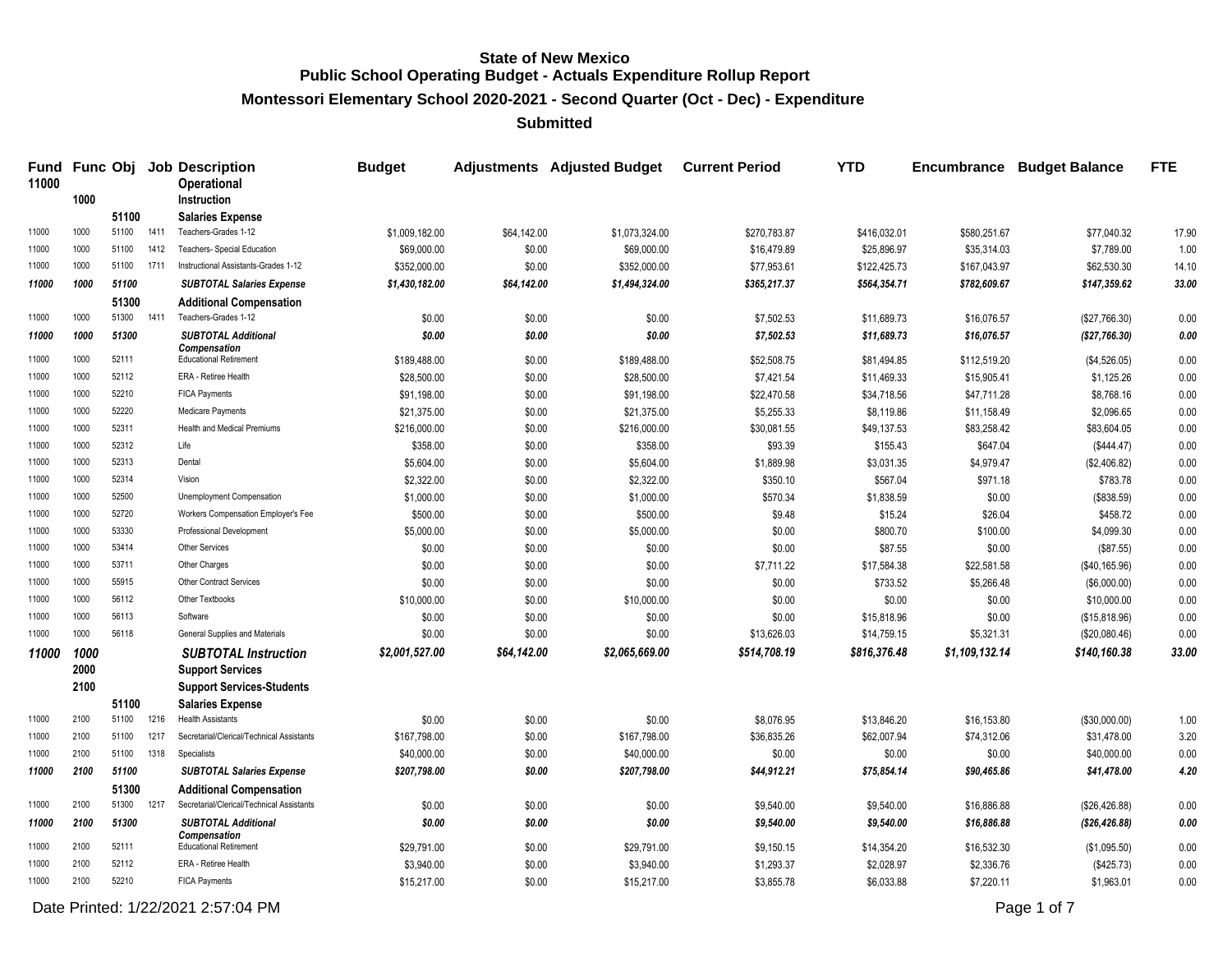# **Montessori Elementary School 2020-2021 - Second Quarter (Oct - Dec) - Expenditure**

#### **Submitted**

| Fund<br>11000 | 2100         | Func Obj<br>52220 |      | <b>Job Description</b><br>Medicare Payments                                                              | <b>Budget</b><br>\$3,191.00 | \$0.00 | <b>Adjustments</b> Adjusted Budget<br>\$3,191.00 | <b>Current Period</b><br>\$901.74 | <b>YTD</b><br>\$1,411.17 | \$1,688.84   | <b>Encumbrance Budget Balance</b><br>\$90.99 | <b>FTE</b><br>0.00 |
|---------------|--------------|-------------------|------|----------------------------------------------------------------------------------------------------------|-----------------------------|--------|--------------------------------------------------|-----------------------------------|--------------------------|--------------|----------------------------------------------|--------------------|
| 11000         | 2100         | 52311             |      | <b>Health and Medical Premiums</b>                                                                       | \$36,000.00                 | \$0.00 | \$36,000.00                                      | \$3,297.96                        | \$5,537.54               | \$8,929.94   | \$21,532.52                                  | 0.00               |
| 11000         | 2100         | 52312             |      | Life                                                                                                     | \$138.00                    | \$0.00 | \$138.00                                         | \$14.34                           | \$24.31                  | \$101.05     | \$12.64                                      | 0.00               |
| 11000         | 2100         | 52313             |      | Dental                                                                                                   | \$904.00                    | \$0.00 | \$904.00                                         | \$499.08                          | \$870.60                 | \$1,363.54   | (\$1,330.14)                                 | 0.00               |
| 11000         | 2100         | 52314             |      | Vision                                                                                                   | \$310.00                    | \$0.00 | \$310.00                                         | \$81.96                           | \$147.13                 | \$223.59     | (\$60.72)                                    | 0.00               |
| 11000         | 2100         | 52720             |      | Workers Compensation Employer's Fee                                                                      | \$0.00                      | \$0.00 | \$0.00                                           | \$1.92                            | \$3.38                   | \$5.12       | (\$8.50)                                     | 0.00               |
| 11000         | 2100         | 53211             |      | Diagnosticians - Contracted                                                                              | \$4,000.00                  | \$0.00 | \$4,000.00                                       | \$80.91                           | \$80.91                  | \$4,919.09   | (\$1,000.00)                                 | 0.00               |
| 11000         | 2100         | 53212             |      | Speech Therapists - Contracted                                                                           | \$20,000.00                 | \$0.00 | \$20,000.00                                      | \$11,628.93                       | \$14,800.46              | \$17,199.54  | (\$12,000.00)                                | 0.00               |
| 11000         | 2100         | 53213             |      | Occupational Therapists - Contracted                                                                     | \$10,000.00                 | \$0.00 | \$10,000.00                                      | \$5,240.00                        | \$5,240.00               | \$26,760.00  | (\$22,000.00)                                | 0.00               |
| 11000         | 2100         | 53214             |      | Therapists - Contracted                                                                                  | \$0.00                      | \$0.00 | \$0.00                                           | \$504.35                          | \$504.35                 | \$8,995.65   | (\$9,500.00)                                 | 0.00               |
| 11000         | 2100         | 53711             |      | Other Charges                                                                                            | \$500.00                    | \$0.00 | \$500.00                                         | \$0.00                            | \$1,736.64               | \$3,263.36   | (\$4,500.00)                                 | 0.00               |
| 11000         | 2100         | 55915             |      | <b>Other Contract Services</b>                                                                           | \$48,000.00                 | \$0.00 | \$48,000.00                                      | \$0.00                            | \$0.00                   | \$0.00       | \$48,000.00                                  | 0.00               |
| 11000         | 2100<br>2300 |                   |      | <b>SUBTOTAL Support</b><br><b>Services-Students</b><br><b>Support Services-General</b><br>Administration | \$379,789.00                | \$0.00 | \$379,789.00                                     | \$91,002.70                       | \$138,167.68             | \$206,891.63 | \$34,729.69                                  | 4.20               |
| 11000         | 2300         | 51100<br>51100    | 1111 | <b>Salaries Expense</b><br>Superintendent                                                                | \$121,264.00                | \$0.00 | \$121,264.00                                     | \$31,392.34                       | \$58,300.06              | \$58,299.94  | \$4,664.00                                   | 1.00               |
| 11000         | 2300         | 51100             |      | <b>SUBTOTAL Salaries Expense</b>                                                                         | \$121,264.00                | \$0.00 | \$121,264.00                                     | \$31,392.34                       | \$58,300.06              | \$58,299.94  | \$4,664.00                                   | 1.00               |
| 11000         | 2300         | 52111             |      | <b>Educational Retirement</b>                                                                            | \$17,000.00                 | \$0.00 | \$17,000.00                                      | \$4,441.99                        | \$8,249.41               | \$8,249.39   | \$501.20                                     | 0.00               |
| 11000         | 2300         | 52112             |      | ERA - Retiree Health                                                                                     | \$2,500.00                  | \$0.00 | \$2,500.00                                       | \$627.83                          | \$1,165.97               | \$1,165.97   | \$168.06                                     | 0.00               |
| 11000         | 2300         | 52210             |      | <b>FICA Payments</b>                                                                                     | \$8,300.00                  | \$0.00 | \$8,300.00                                       | \$1,946.35                        | \$3,614.65               | \$3,614.64   | \$1,070.71                                   | 0.00               |
| 11000         | 2300         | 52220             |      | Medicare Payments                                                                                        | \$1,818.00                  | \$0.00 | \$1,818.00                                       | \$455.21                          | \$845.39                 | \$845.39     | \$127.22                                     | 0.00               |
| 11000         | 2300         | 52312             |      | Life                                                                                                     | \$0.00                      | \$0.00 | \$0.00                                           | \$2.82                            | \$5.64                   | \$18.80      | (\$24.44)                                    | 0.00               |
| 11000         | 2300         | 52710             |      | Workers Compensation Premium                                                                             | \$500.00                    | \$0.00 | \$500.00                                         | \$0.00                            | \$0.00                   | \$0.00       | \$500.00                                     | 0.00               |
| 11000         | 2300         | 53411             |      | Auditing                                                                                                 | \$15,000.00                 | \$0.00 | \$15,000.00                                      | \$0.00                            | \$10,226.55              | \$4,773.45   | \$0.00                                       | 0.00               |
| 11000         | 2300         | 53413             |      | Legal                                                                                                    | \$10,000.00                 | \$0.00 | \$10,000.00                                      | \$1,610.29                        | \$2,244.65               | \$9,755.35   | (\$2,000.00)                                 | 0.00               |
| 11000         | 2300         | 53711             |      | Other Charges                                                                                            | \$0.00                      | \$0.00 | \$0.00                                           | \$1,618.14                        | \$2,696.90               | \$3,803.10   | (\$6,500.00)                                 | 0.00               |
| 11000         | 2300         | 55812             |      | <b>Board Training</b>                                                                                    | \$1,000.00                  | \$0.00 | \$1,000.00                                       | \$0.00                            | \$0.00                   | \$0.00       | \$1,000.00                                   | 0.00               |
| 11000         | 2300<br>2500 |                   |      | <b>SUBTOTAL Support</b><br>Services-General<br><b>Administration</b><br><b>Central Services</b>          | \$177,382.00                | \$0.00 | \$177,382.00                                     | \$42,094.97                       | \$87,349.22              | \$90,526.03  | ( \$493.25)                                  | 1.00               |
|               |              | 51100             |      | <b>Salaries Expense</b>                                                                                  |                             |        |                                                  |                                   |                          |              |                                              |                    |
| 11000         | 2500         | 51100 1115        |      | Assoc. Supt.-Fin./Bus. Mgr.                                                                              | \$97,753.00                 | \$0.00 | \$97,753.00                                      | \$25,113.90                       | \$46,640.10              | \$46,639.90  | \$4,473.00                                   | 0.80               |
| 11000         | 2500         | 51100             |      | <b>SUBTOTAL Salaries Expense</b>                                                                         | \$97,753.00                 | \$0.00 | \$97,753.00                                      | \$25,113.90                       | \$46,640.10              | \$46,639.90  | \$4,473.00                                   | 0.80               |
| 11000         | 2500         | 52111             |      | <b>Educational Retirement</b>                                                                            | \$13,685.00                 | \$0.00 | \$13,685.00                                      | \$3,553.62                        | \$6,599.58               | \$5,965.05   | \$1,120.37                                   | 0.00               |
| 11000         | 2500         | 52112             |      | ERA - Retiree Health                                                                                     | \$2,933.00                  | \$0.00 | \$2,933.00                                       | \$502.25                          | \$932.75                 | \$843.11     | \$1,157.14                                   | 0.00               |
| 11000         | 2500         | 52210             |      | <b>FICA Payments</b>                                                                                     | \$5,865.00                  | \$0.00 | \$5,865.00                                       | \$1,485.05                        | \$2,732.52               | \$2,423.21   | \$709.27                                     | 0.00               |
| 11000         | 2500         | 52220             |      | Medicare Payments                                                                                        | \$1,466.00                  | \$0.00 | \$1,466.00                                       | \$347.33                          | \$639.05                 | \$566.59     | \$260.36                                     | 0.00               |
| 11000         | 2500         | 52311             |      | <b>Health and Medical Premiums</b>                                                                       | \$12,000.00                 | \$0.00 | \$12,000.00                                      | \$1,872.42                        | \$3,852.88               | \$4,993.12   | \$3,154.00                                   | 0.00               |
| 11000         | 2500         | 52312             |      | Life                                                                                                     | \$20.00                     | \$0.00 | \$20.00                                          | \$2.25                            | \$4.50                   | \$14.25      | \$1.25                                       | 0.00               |
| 11000         | 2500         | 52313             |      | Dental                                                                                                   | \$500.00                    | \$0.00 | \$500.00                                         | \$78.36                           | \$171.66                 | \$208.96     | \$119.38                                     | 0.00               |

Date Printed: 1/22/2021 2:57:04 PM Page 2 of 7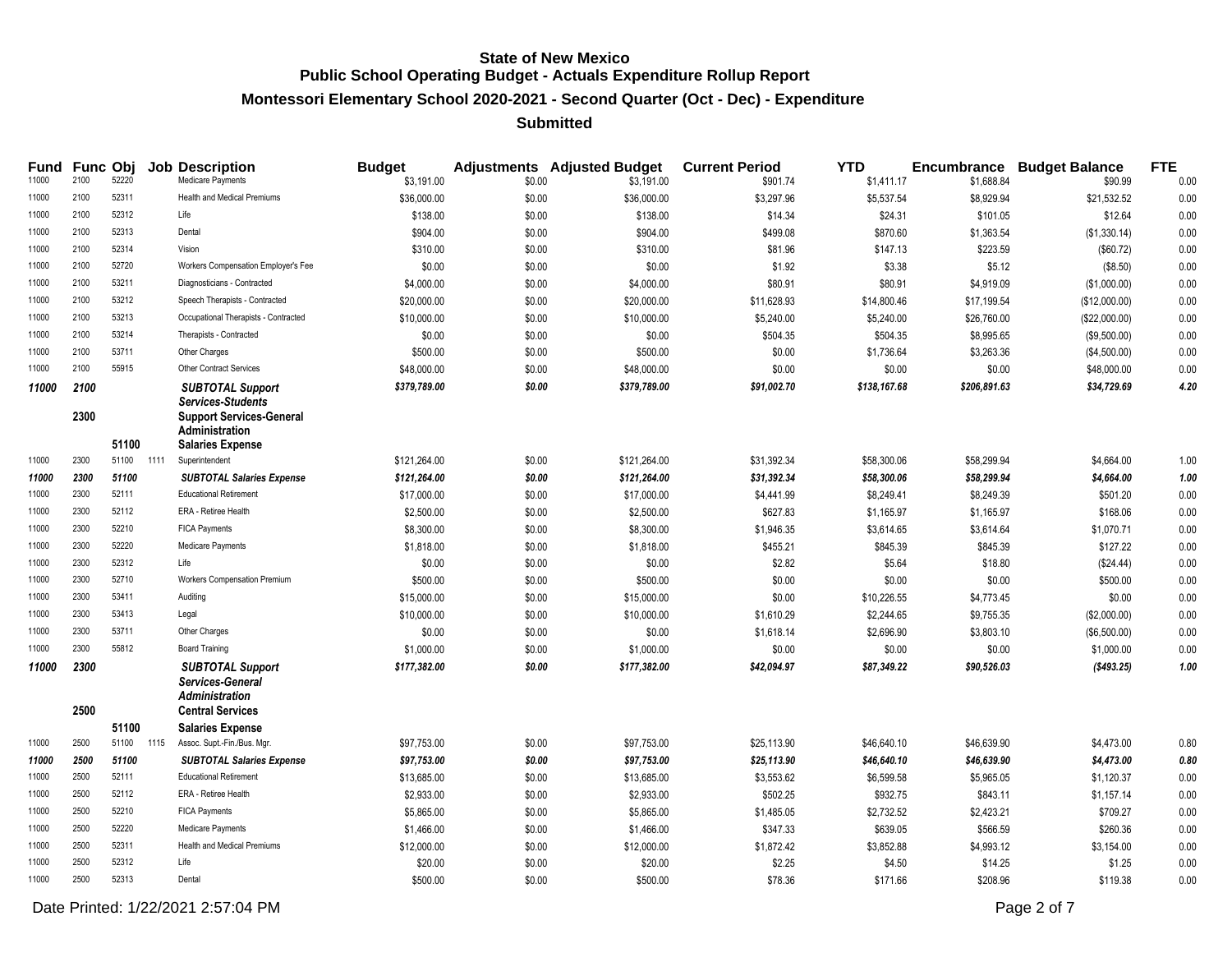# **Montessori Elementary School 2020-2021 - Second Quarter (Oct - Dec) - Expenditure**

| Fund<br>11000  | 2500 | Func Obj<br>52314 | <b>Job Description</b><br>Vision                                                                   | <b>Budget</b><br>\$102.00 | \$0.00      | <b>Adjustments</b> Adjusted Budget<br>\$102.00 | <b>Current Period</b><br>\$15.12 | <b>YTD</b><br>\$31.98 | \$40.32        | <b>Encumbrance Budget Balance</b><br>\$29.70 | <b>FTE</b><br>0.00 |
|----------------|------|-------------------|----------------------------------------------------------------------------------------------------|---------------------------|-------------|------------------------------------------------|----------------------------------|-----------------------|----------------|----------------------------------------------|--------------------|
| 11000          | 2500 | 52500             | Unemployment Compensation                                                                          | \$0.00                    | \$0.00      | \$0.00                                         | \$0.00                           | \$84.18               | \$0.00         | (\$84.18)                                    | 0.00               |
| 11000          | 2500 | 52720             | Workers Compensation Employer's Fee                                                                | \$500.00                  | \$0.00      | \$500.00                                       | \$0.00                           | \$0.00                | \$0.00         | \$500.00                                     | 0.00               |
| 11000          | 2500 | 53330             | Professional Development                                                                           | \$1,500.00                | \$0.00      | \$1,500.00                                     | \$0.00                           | \$0.00                | \$0.00         | \$1,500.00                                   | 0.00               |
| 11000          | 2500 | 53711             | Other Charges                                                                                      | \$0.00                    | \$0.00      | \$0.00                                         | \$813.47                         | \$876.73              | \$0.00         | (\$876.73)                                   | 0.00               |
| 11000          | 2500 | 56113             | Software                                                                                           | \$14,000.00               | \$0.00      | \$14,000.00                                    | \$0.00                           | \$20,894.16           | \$0.00         | (\$6,894.16)                                 | 0.00               |
| 11000          | 2500 |                   | <b>SUBTOTAL Central</b>                                                                            | \$150,324.00              | \$0.00      | \$150,324.00                                   | \$33,783.77                      | \$83,460.09           | \$61,694.51    | \$5,169.40                                   | 0.80               |
|                | 2600 |                   | <b>Services</b><br><b>Operation &amp; Maintenance of</b><br>Plant                                  |                           |             |                                                |                                  |                       |                |                                              |                    |
| 11000          | 2600 | 53711             | Other Charges                                                                                      | \$25,000.00               | \$0.00      | \$25,000.00                                    | \$2,544.33                       | \$4,475.18            | \$19,749.82    | \$775.00                                     | 0.00               |
| 11000          | 2600 | 54312             | Maintenance & Repair - Buildings and                                                               | \$0.00                    | \$0.00      | \$0.00                                         | \$3,171.52                       | \$7,103.56            | \$10,946.60    | (\$18,050.16)                                | 0.00               |
| 11000          | 2600 | 54411             | Grounds<br>Electricity                                                                             | \$30,000.00               | \$0.00      | \$30,000.00                                    | \$7,167.14                       | \$16,233.30           | \$15,766.70    | (\$2,000.00)                                 | 0.00               |
| 11000          | 2600 | 54412             | Natural Gas (Buildings)                                                                            | \$15,000.00               | \$0.00      | \$15,000.00                                    | \$783.85                         | \$937.55              | \$2,836.72     | \$11,225.73                                  | 0.00               |
| 11000          | 2600 | 54415             | Water/Sewage                                                                                       | \$25,000.00               | \$0.00      | \$25,000.00                                    | \$1,981.79                       | \$8,284.29            | \$6,715.71     | \$10,000.00                                  | 0.00               |
| 11000          | 2600 | 54416             | <b>Communication Services</b>                                                                      | \$25,000.00               | \$0.00      | \$25,000.00                                    | \$10,248.69                      | \$18,432.87           | \$60,567.13    | (\$54,000.00)                                | 0.00               |
| 11000          | 2600 | 54610             | Rental - Land and Buildings                                                                        | \$430,000.00              | \$0.00      | \$430,000.00                                   | \$95,931.00                      | \$209,627.00          | \$170,373.00   | \$50,000.00                                  | 0.00               |
| 11000          | 2600 | 55200             | Property/Liability Insurance                                                                       | \$73,000.00               | \$0.00      | \$73,000.00                                    | \$0.00                           | \$72,806.00           | \$0.00         | \$194.00                                     | 0.00               |
| 11000          | 2600 | 55915             | Other Contract Services                                                                            | \$5,000.00                | \$0.00      | \$5,000.00                                     | \$0.00                           | \$0.00                | \$0.00         | \$5,000.00                                   | 0.00               |
| 11000          | 2600 | 56118             | General Supplies and Materials                                                                     | \$5,000.00                | \$0.00      | \$5,000.00                                     | \$0.00                           | \$0.00                | \$0.00         | \$5,000.00                                   | $0.00\,$           |
| 11000          | 2600 |                   | <b>SUBTOTAL Operation &amp;</b><br><b>Maintenance of Plant</b>                                     | \$633,000.00              | \$0.00      | \$633,000.00                                   | \$121,828.32                     | \$337,899.75          | \$286,955.68   | \$8,144.57                                   | 0.00               |
| 11000          | 2000 |                   | <b>SUBTOTAL Support</b><br><b>Services</b>                                                         | \$1,340,495.00            | \$0.00      | \$1,340,495.00                                 | \$288,709.76                     | \$646,876.74          | \$646,067.85   | \$47,550.41                                  | 6.00               |
| 11000<br>14000 | 1000 |                   | <b>TOTAL Operational</b><br><b>Total Instructional</b><br><b>Materials Sub-Fund</b><br>Instruction | \$3,342,022.00            | \$64,142.00 | \$3,406,164.00                                 | \$803,417.95                     | \$1,463,253.22        | \$1,755,199.99 | \$187,710.79                                 | 39.00              |
| 14000          | 1000 | 56111             | Instructional Materials Cash - 50%                                                                 | \$0.00                    | \$0.00      | \$0.00                                         | \$0.00                           | \$0.00                | \$121.37       | (\$121.37)                                   | 0.00               |
| 14000          | 1000 |                   | Textbooks<br><b>SUBTOTAL Instruction</b>                                                           | \$0.00                    | \$0.00      | \$0.00                                         | \$0.00                           | \$0.00                | \$121.37       | (\$121.37)                                   | $\pmb{0.00}$       |
| 14000          |      |                   | <b>TOTAL Total</b>                                                                                 | \$0.00                    | \$0.00      | \$0.00                                         | \$0.00                           | \$0.00                | \$121.37       | (\$121.37)                                   | 0.00               |
| 23000          | 1000 |                   | <b>Instructional Materials</b><br>Sub-Fund<br>Non-Instructional<br><b>Support</b><br>Instruction   |                           |             |                                                |                                  |                       |                |                                              |                    |
| 23000          | 1000 | 53711             | Other Charges                                                                                      | \$160,000.00              | \$0.00      | \$160,000.00                                   | \$304.85                         | \$492.37              | \$6,594.23     | \$152,913.40                                 | 0.00               |
| 23000          | 1000 |                   | <b>SUBTOTAL Instruction</b>                                                                        | \$160,000.00              | \$0.00      | \$160,000.00                                   | \$304.85                         | \$492.37              | \$6,594.23     | \$152,913.40                                 | 0.00               |
| 23000          |      |                   | <b>TOTAL Non-</b><br><b>Instructional Support</b>                                                  | \$160,000.00              | \$0.00      | \$160,000.00                                   | \$304.85                         | \$492.37              | \$6,594.23     | \$152,913.40                                 | 0.00               |
| 24000          |      |                   | <b>Federal Flow-through</b><br>Grants                                                              |                           |             |                                                |                                  |                       |                |                                              |                    |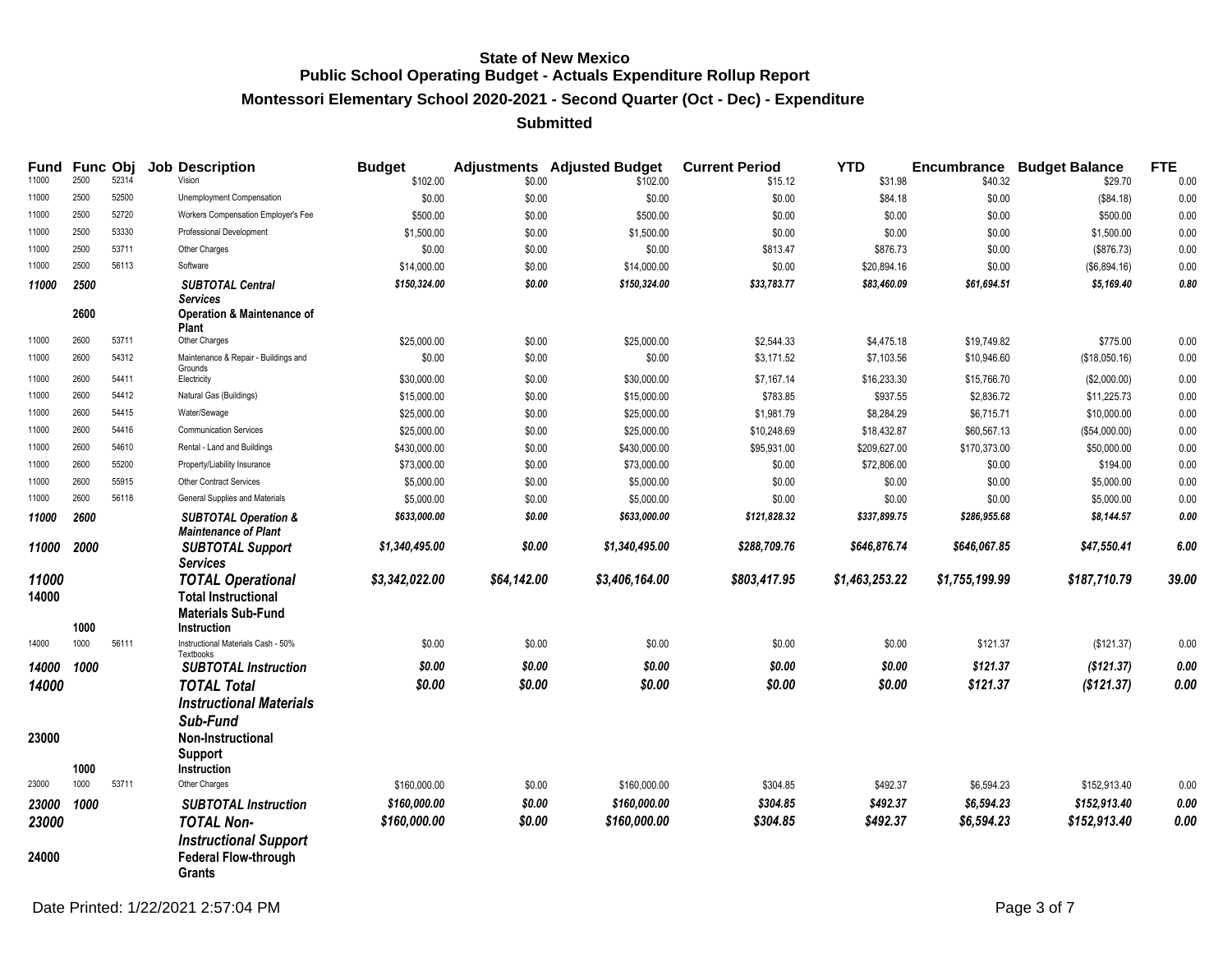**Montessori Elementary School 2020-2021 - Second Quarter (Oct - Dec) - Expenditure**

| <b>Fund</b><br>24101 |      |            |      | Func Obj Job Description<br>Title I - ESEA                 | <b>Budget</b> |        | <b>Adjustments</b> Adjusted Budget | <b>Current Period</b> | <b>YTD</b> |        | <b>Encumbrance Budget Balance</b> | <b>FTE</b>  |
|----------------------|------|------------|------|------------------------------------------------------------|---------------|--------|------------------------------------|-----------------------|------------|--------|-----------------------------------|-------------|
|                      | 1000 |            |      | Instruction                                                |               |        |                                    |                       |            |        |                                   |             |
|                      |      | 51100      |      | <b>Salaries Expense</b>                                    |               |        |                                    |                       |            |        |                                   |             |
| 24101                | 1000 | 51100 1411 |      | Teachers-Grades 1-12                                       | \$45,135.00   | \$0.00 | \$45,135.00                        | \$0.00                | \$0.00     | \$0.00 | \$45,135.00                       | 0.00        |
| 24101                | 1000 | 51100      |      | <b>SUBTOTAL Salaries Expense</b>                           | \$45,135.00   | \$0.00 | \$45,135.00                        | \$0.00                | \$0.00     | \$0.00 | \$45,135.00                       | 0.00        |
| 24101                | 1000 |            |      | <b>SUBTOTAL Instruction</b>                                | \$45,135.00   | \$0.00 | \$45,135.00                        | \$0.00                | \$0.00     | \$0.00 | \$45,135.00                       | $\it{0.00}$ |
| 24101                |      |            |      | <b>TOTAL Title I - ESEA</b>                                | \$45,135.00   | \$0.00 | \$45,135.00                        | \$0.00                | \$0.00     | \$0.00 | \$45,135.00                       | 0.00        |
| 24106                |      |            |      | <b>Entitlement IDEA-B</b>                                  |               |        |                                    |                       |            |        |                                   |             |
|                      | 1000 |            |      | Instruction                                                |               |        |                                    |                       |            |        |                                   |             |
|                      |      | 51100      |      | <b>Salaries Expense</b>                                    |               |        |                                    |                       |            |        |                                   |             |
| 24106                | 1000 | 51100      | 1412 | Teachers- Special Education                                | \$57,560.00   | \$0.00 | \$57,560.00                        | \$0.00                | \$0.00     | \$0.00 | \$57,560.00                       | 0.00        |
| 24106                | 1000 | 51100      |      | <b>SUBTOTAL Salaries Expense</b>                           | \$57,560.00   | \$0.00 | \$57,560.00                        | \$0.00                | \$0.00     | \$0.00 | \$57,560.00                       | 0.00        |
| 24106                | 1000 | 52111      |      | <b>Educational Retirement</b>                              | \$4,200.00    | \$0.00 | \$4,200.00                         | \$0.00                | \$0.00     | \$0.00 | \$4,200.00                        | 0.00        |
| 24106                | 1000 | 52112      |      | ERA - Retiree Health                                       | \$600.00      | \$0.00 | \$600.00                           | \$0.00                | \$0.00     | \$0.00 | \$600.00                          | 0.00        |
| 24106                | 1000 | 52210      |      | <b>FICA Payments</b>                                       | \$1,850.00    | \$0.00 | \$1,850.00                         | \$0.00                | \$0.00     | \$0.00 | \$1,850.00                        | 0.00        |
| 24106                | 1000 | 52220      |      | Medicare Payments                                          | \$500.00      | \$0.00 | \$500.00                           | \$0.00                | \$0.00     | \$0.00 | \$500.00                          | 0.00        |
| 24106                | 1000 |            |      | <b>SUBTOTAL Instruction</b>                                | \$64,710.00   | \$0.00 | \$64,710.00                        | \$0.00                | \$0.00     | \$0.00 | \$64,710.00                       | $0.00\,$    |
|                      | 2000 |            |      | <b>Support Services</b>                                    |               |        |                                    |                       |            |        |                                   |             |
|                      | 2100 |            |      | <b>Support Services-Students</b>                           |               |        |                                    |                       |            |        |                                   |             |
| 24106                | 2100 | 53211      |      | Diagnosticians - Contracted                                | \$5,000.00    | \$0.00 | \$5,000.00                         | \$0.00                | \$0.00     | \$0.00 | \$5,000.00                        | 0.00        |
| 24106                | 2100 | 53212      |      | Speech Therapists - Contracted                             | \$35,000.00   | \$0.00 | \$35,000.00                        | \$0.00                | \$0.00     | \$0.00 | \$35,000.00                       | 0.00        |
| 24106                | 2100 | 53213      |      | Occupational Therapists - Contracted                       | \$8,290.00    | \$0.00 | \$8,290.00                         | \$0.00                | \$0.00     | \$0.00 | \$8,290.00                        | 0.00        |
| 24106                | 2100 | 53214      |      | Therapists - Contracted                                    | \$16,421.00   | \$0.00 | \$16,421.00                        | \$0.00                | \$0.00     | \$0.00 | \$16,421.00                       | 0.00        |
| 24106                | 2100 |            |      | <b>SUBTOTAL Support</b><br><b>Services-Students</b>        | \$64,711.00   | \$0.00 | \$64,711.00                        | \$0.00                | \$0.00     | \$0.00 | \$64,711.00                       | 0.00        |
| 24106                | 2000 |            |      | <b>SUBTOTAL Support</b>                                    | \$64,711.00   | \$0.00 | \$64,711.00                        | \$0.00                | \$0.00     | \$0.00 | \$64,711.00                       | 0.00        |
|                      |      |            |      | <b>Services</b>                                            |               |        |                                    |                       |            |        |                                   |             |
| 24106                |      |            |      | <b>TOTAL Entitlement</b>                                   | \$129,421.00  | \$0.00 | \$129,421.00                       | \$0.00                | \$0.00     | \$0.00 | \$129,421.00                      | 0.00        |
|                      |      |            |      | <b>IDEA-B</b>                                              |               |        |                                    |                       |            |        |                                   |             |
| 24189                |      |            |      | <b>Student Supp Academic</b><br><b>Achievment Title IV</b> |               |        |                                    |                       |            |        |                                   |             |
|                      | 1000 |            |      | Instruction                                                |               |        |                                    |                       |            |        |                                   |             |
|                      |      | 51100      |      | <b>Salaries Expense</b>                                    |               |        |                                    |                       |            |        |                                   |             |
| 24189                | 1000 | 51100      | 1711 | Instructional Assistants-Grades 1-12                       | \$14,900.00   | \$0.00 | \$14,900.00                        | \$0.00                | \$0.00     | \$0.00 | \$14,900.00                       | $0.00\,$    |
| 24189                | 1000 | 51100      |      | <b>SUBTOTAL Salaries Expense</b>                           | \$14,900.00   | \$0.00 | \$14,900.00                        | \$0.00                | \$0.00     | \$0.00 | \$14,900.00                       | 0.00        |
| 24189                | 1000 |            |      | <b>SUBTOTAL Instruction</b>                                | \$14,900.00   | \$0.00 | \$14,900.00                        | \$0.00                | \$0.00     | \$0.00 | \$14,900.00                       | $0.00\,$    |
| 24189                |      |            |      | <b>TOTAL Student Supp</b>                                  | \$14,900.00   | \$0.00 | \$14,900.00                        | \$0.00                | \$0.00     | \$0.00 | \$14,900.00                       | 0.00        |
|                      |      |            |      | <b>Academic Achievment</b>                                 |               |        |                                    |                       |            |        |                                   |             |
|                      |      |            |      | <b>Title IV</b>                                            |               |        |                                    |                       |            |        |                                   |             |
| 24301                |      |            |      | <b>CARES Act</b>                                           |               |        |                                    |                       |            |        |                                   |             |
|                      | 1000 |            |      | Instruction                                                |               |        |                                    |                       |            |        |                                   |             |
|                      |      | 51100      |      | <b>Salaries Expense</b>                                    |               |        |                                    |                       |            |        |                                   |             |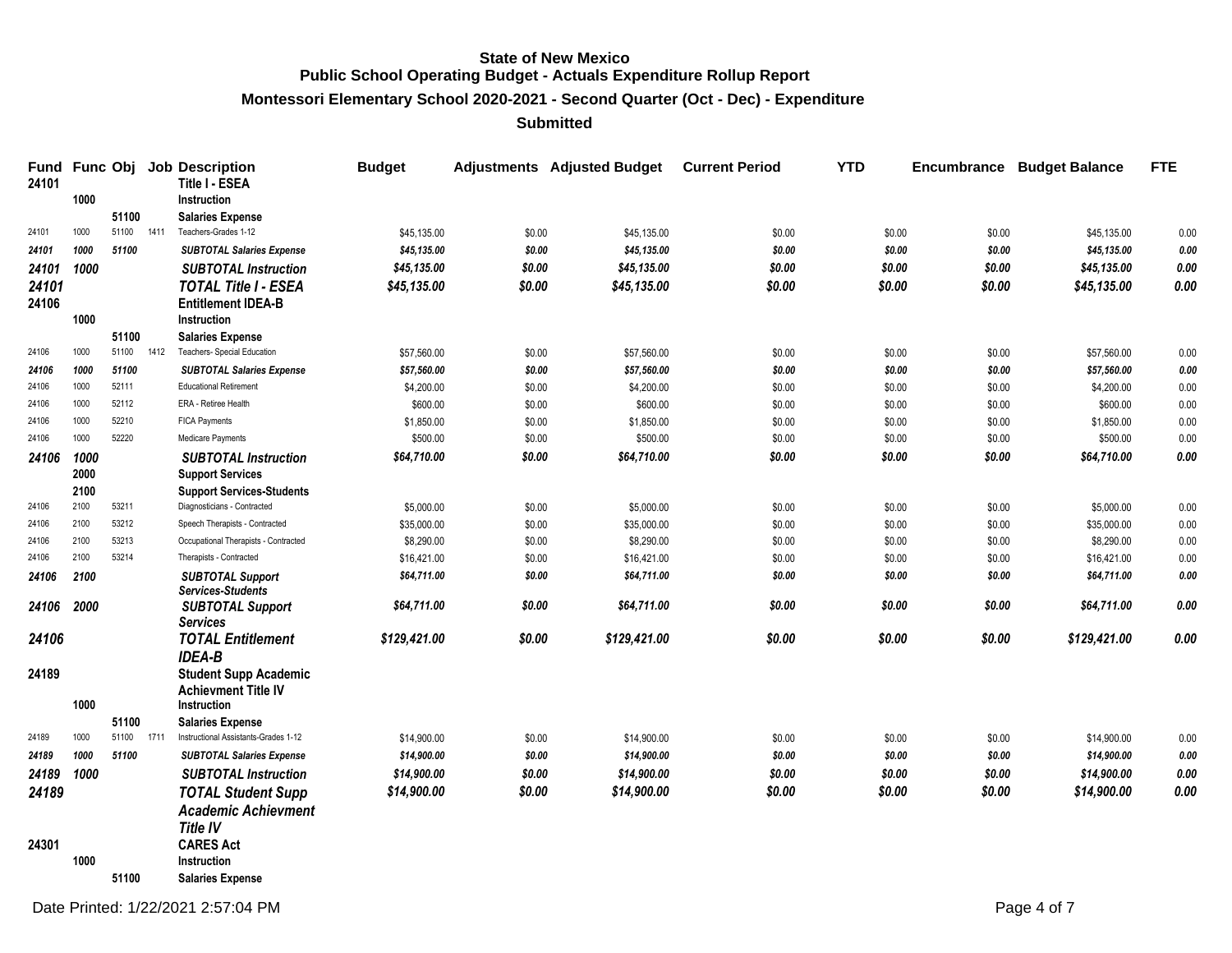# **Montessori Elementary School 2020-2021 - Second Quarter (Oct - Dec) - Expenditure**

| Fund<br>24301  | Func Obj<br>1000 | 51100 | <b>Job Description</b><br>1411<br>Teachers-Grades 1-12                                         | <b>Budget</b><br>\$15,000.00 | \$0.00       | <b>Adjustments</b> Adjusted Budget<br>\$15,000.00 | <b>Current Period</b><br>\$0.00 | <b>YTD</b><br>\$0.00 | \$0.00       | <b>Encumbrance Budget Balance</b><br>\$15,000.00 | <b>FTE</b><br>0.00 |
|----------------|------------------|-------|------------------------------------------------------------------------------------------------|------------------------------|--------------|---------------------------------------------------|---------------------------------|----------------------|--------------|--------------------------------------------------|--------------------|
| 24301          | 1000             | 51100 | <b>SUBTOTAL Salaries Expense</b>                                                               | \$15,000.00                  | \$0.00       | \$15,000.00                                       | \$0.00                          | \$0.00               | \$0.00       | \$15,000.00                                      | 0.00               |
| 24301          | 1000             | 53330 | Professional Development                                                                       | \$2,000.00                   | \$0.00       | \$2,000.00                                        | \$0.00                          | \$0.00               | \$0.00       | \$2,000.00                                       | 0.00               |
| 24301          | 1000             | 56118 | General Supplies and Materials                                                                 | \$7,760.00                   | \$0.00       | \$7,760.00                                        | \$0.00                          | \$0.00               | \$0.00       | \$7,760.00                                       | 0.00               |
| 24301          | 1000             | 57332 | Supply Assets (\$5,000 or less)                                                                | \$8,000.00                   | \$0.00       | \$8,000.00                                        | \$0.00                          | \$0.00               | \$0.00       | \$8,000.00                                       | 0.00               |
| 24301          | 1000             |       | <b>SUBTOTAL Instruction</b>                                                                    | \$32,760.00                  | \$0.00       | \$32,760.00                                       | \$0.00                          | \$0.00               | \$0.00       | \$32,760.00                                      | $0.00\,$           |
| 24301          |                  |       | <b>TOTAL CARES Act</b>                                                                         | \$32,760.00                  | \$0.00       | \$32,760.00                                       | \$0.00                          | \$0.00               | \$0.00       | \$32,760.00                                      | 0.00               |
| 24000          |                  |       | <b>TOTAL Federal Flow-</b>                                                                     | \$222,216.00                 | \$0.00       | \$222,216.00                                      | \$0.00                          | \$0.00               | \$0.00       | \$222,216.00                                     | 0.00               |
| 27000          |                  |       | through Grants<br><b>State Flow-through</b><br><b>Grants</b>                                   |                              |              |                                                   |                                 |                      |              |                                                  |                    |
| 27107          |                  |       | 27107 GOB Library                                                                              |                              |              |                                                   |                                 |                      |              |                                                  |                    |
|                | 2000             |       | <b>Support Services</b>                                                                        |                              |              |                                                   |                                 |                      |              |                                                  |                    |
|                | 2200             |       | <b>Support Services-Instruction</b>                                                            |                              |              |                                                   |                                 |                      |              |                                                  |                    |
| 27107          | 2200             | 56114 | Library And Audio-Visual                                                                       | \$8,719.00                   | \$0.00       | \$8,719.00                                        | \$0.00                          | \$0.00               | \$0.00       | \$8,719.00                                       | 0.00               |
| 27107          | 2200             |       | <b>SUBTOTAL Support</b><br>Services-Instruction                                                | \$8,719.00                   | \$0.00       | \$8,719.00                                        | \$0.00                          | \$0.00               | \$0.00       | \$8,719.00                                       | 0.00               |
| 27107          | 2000             |       | <b>SUBTOTAL Support</b><br><b>Services</b>                                                     | \$8,719.00                   | \$0.00       | \$8,719.00                                        | \$0.00                          | \$0.00               | \$0.00       | \$8,719.00                                       | $0.00\,$           |
| 27107          |                  |       | <b>TOTAL 27107 GOB</b>                                                                         | \$8,719.00                   | \$0.00       | \$8,719.00                                        | \$0.00                          | \$0.00               | \$0.00       | \$8,719.00                                       | 0.00               |
| 27109          | 1000             |       | Library<br><b>Instructional Materials -</b><br><b>Special Appropriations</b><br>Instruction    |                              |              |                                                   |                                 |                      |              |                                                  |                    |
| 27109          | 1000             | 56111 | Instructional Materials Cash - 50%                                                             | \$0.00                       | \$0.00       | \$0.00                                            | \$50.00                         | \$50.00              | \$0.00       | (\$50.00)                                        | 0.00               |
| 27109          | 1000             | 56113 | Textbooks<br>Software                                                                          | \$0.00                       | \$0.00       | \$0.00                                            | \$295.00                        | \$295.00             | \$5.00       | (\$300.00)                                       | $0.00\,$           |
| 27109          | 1000             |       | <b>SUBTOTAL Instruction</b>                                                                    | \$0.00                       | \$0.00       | \$0.00                                            | \$345.00                        | \$345.00             | \$5.00       | (\$350.00)                                       | $0.00\,$           |
| 27109          |                  |       | <b>TOTAL</b> Instructional<br><b>Materials - Special</b>                                       | \$0.00                       | \$0.00       | \$0.00                                            | \$345.00                        | \$345.00             | \$5.00       | $($ \$350.00)                                    | 0.00               |
| 27000          |                  |       | <b>Appropriations</b><br><b>TOTAL State Flow-</b><br>through Grants                            | \$8,719.00                   | \$0.00       | \$8,719.00                                        | \$345.00                        | \$345.00             | \$5.00       | \$8,369.00                                       | 0.00               |
| 31200          |                  |       | <b>Public School Capital</b><br>Outlay                                                         |                              |              |                                                   |                                 |                      |              |                                                  |                    |
|                | 4000             |       | <b>Capital Outlay</b>                                                                          |                              |              |                                                   |                                 |                      |              |                                                  |                    |
| 31200          | 4000             | 54610 | Rental - Land and Buildings                                                                    | \$0.00                       | \$320,587.00 | \$320,587.00                                      | \$75,735.00                     | \$165,495.00         | \$134,505.00 | \$20,587.00                                      | 0.00               |
| 31200          | 4000             |       | <b>SUBTOTAL Capital</b><br>Outlay                                                              | \$0.00                       | \$320,587.00 | \$320,587.00                                      | \$75,735.00                     | \$165,495.00         | \$134,505.00 | \$20,587.00                                      | $0.00\,$           |
| 31200<br>31400 |                  |       | <b>TOTAL Public School</b><br><b>Capital Outlay</b><br><b>Special Capital Outlay-</b><br>State | \$0.00                       | \$320,587.00 | \$320,587.00                                      | \$75,735.00                     | \$165,495.00         | \$134,505.00 | \$20,587.00                                      | 0.00               |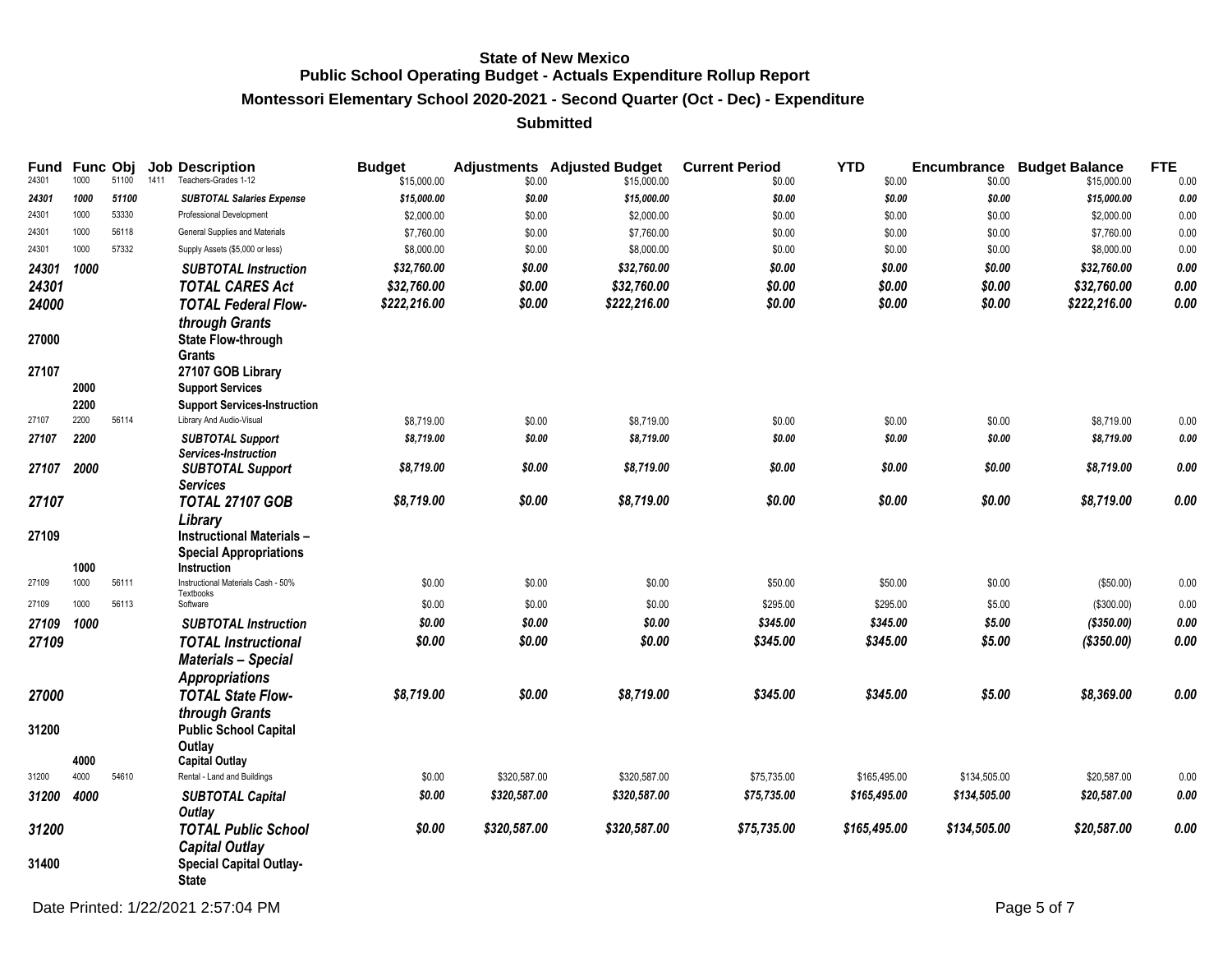**Montessori Elementary School 2020-2021 - Second Quarter (Oct - Dec) - Expenditure**

| Fund           | 4000         | <b>Func Obj</b> | <b>Job Description</b><br><b>Capital Outlay</b>                                    | <b>Budget</b>  |            | <b>Adjustments</b> Adjusted Budget | <b>Current Period</b> | <b>YTD</b>  | Encumbrance | <b>Budget Balance</b> | <b>FTE</b> |
|----------------|--------------|-----------------|------------------------------------------------------------------------------------|----------------|------------|------------------------------------|-----------------------|-------------|-------------|-----------------------|------------|
| 31400          | 4000         | 57331           | Fixed Assets (more than \$5,000)                                                   | \$0.00         | \$3,190.00 | \$3,190.00                         | \$0.00                | \$0.00      | \$0.00      | \$3,190.00            | 0.00       |
| 31400          | 4000         |                 | <b>SUBTOTAL Capital</b><br><b>Outlay</b>                                           | \$0.00         | \$3,190.00 | \$3,190.00                         | \$0.00                | \$0.00      | \$0.00      | \$3,190.00            | 0.00       |
| 31400<br>31600 |              |                 | <b>TOTAL Special Capital</b><br><b>Outlay-State</b><br><b>Capital Improvements</b> | \$0.00         | \$3,190.00 | \$3,190.00                         | \$0.00                | \$0.00      | \$0.00      | \$3,190.00            | 0.00       |
|                |              |                 | <b>HB-33</b>                                                                       |                |            |                                    |                       |             |             |                       |            |
|                | 4000         |                 | <b>Capital Outlay</b>                                                              |                |            |                                    |                       |             |             |                       |            |
| 31600          | 4000         | 54312           | Maintenance & Repair - Buildings and<br>Grounds                                    | \$0.00         | \$0.00     | \$0.00                             | \$39,859.81           | \$39,859.81 | \$0.00      | (\$39,859.81)         | 0.00       |
| 31600          | 4000         | 57331           | Fixed Assets (more than \$5,000)                                                   | \$1,305,242.00 | \$0.00     | \$1,305,242.00                     | \$0.00                | \$0.00      | \$0.00      | \$1,305,242.00        | 0.00       |
| 31600          | 4000         | 57332           | Supply Assets (\$5,000 or less)                                                    | \$391,160.00   | \$0.00     | \$391,160.00                       | \$1,491.69            | \$38,380.64 | \$0.00      | \$352,779.36          | 0.00       |
| 31600          | 4000         |                 | <b>SUBTOTAL Capital</b><br>Outlay                                                  | \$1,696,402.00 | \$0.00     | \$1,696,402.00                     | \$41,351.50           | \$78,240.45 | \$0.00      | \$1,618,161.55        | 0.00       |
| 31600          |              |                 | <b>TOTAL Capital</b>                                                               | \$1,696,402.00 | \$0.00     | \$1,696,402.00                     | \$41,351.50           | \$78,240.45 | \$0.00      | \$1,618,161.55        | 0.00       |
| 31700          |              |                 | <b>Improvements HB-33</b><br><b>Capital Improvements</b><br>SB-9                   |                |            |                                    |                       |             |             |                       |            |
| 31700          | 4000<br>4000 | 57331           | <b>Capital Outlay</b><br>Fixed Assets (more than \$5,000)                          | \$57,147.00    | \$0.00     | \$57,147.00                        | \$0.00                | \$0.00      | \$0.00      | \$57,147.00           | 0.00       |
| 31700          | 4000         |                 |                                                                                    | \$57,147.00    | \$0.00     | \$57,147.00                        | \$0.00                | \$0.00      | \$0.00      | \$57,147.00           | 0.00       |
|                |              |                 | <b>SUBTOTAL Capital</b><br><b>Outlay</b>                                           |                |            |                                    |                       |             |             |                       |            |
| 31700          |              |                 | <b>TOTAL Capital</b><br><b>Improvements SB-9</b>                                   | \$57,147.00    | \$0.00     | \$57,147.00                        | \$0.00                | \$0.00      | \$0.00      | \$57,147.00           | 0.00       |
| 31701          |              |                 | <b>Capital Improvements</b><br>SB-9 Local                                          |                |            |                                    |                       |             |             |                       |            |
| 31701          | 4000<br>4000 | 54315           | <b>Capital Outlay</b><br>Maintenance & Repair -                                    | \$45,000.00    | \$0.00     | \$45,000.00                        | \$1,727.94            | \$9,806.05  | \$24,693.95 | \$10,500.00           | 0.00       |
| 31701          | 4000         | 56113           | Bldgs/Grnds/Equipment (SB-9)<br>Software                                           | \$15,000.00    | \$0.00     | \$15,000.00                        | \$0.00                | \$0.00      | \$0.00      | \$15,000.00           | 0.00       |
| 31701          | 4000         | 56118           | General Supplies and Materials                                                     | \$1,000.00     | \$0.00     | \$1,000.00                         | \$0.00                | \$0.00      | \$0.00      | \$1,000.00            | 0.00       |
| 31701          | 4000         | 57311           | Vehicles General                                                                   | \$85,000.00    | \$0.00     | \$85,000.00                        | \$0.00                | \$0.00      | \$0.00      | \$85,000.00           | 0.00       |
| 31701          | 4000         | 57331           | Fixed Assets (more than \$5,000)                                                   | \$169,302.00   | \$0.00     | \$169,302.00                       | \$0.00                | \$0.00      | \$0.00      | \$169,302.00          | 0.00       |
| 31701          | 4000         | 57332           | Supply Assets (\$5,000 or less)                                                    | \$20,000.00    | \$0.00     | \$20,000.00                        | \$1,071.60            | \$59,498.24 | \$7,519.14  | (\$47,017.38)         | 0.00       |
| 31701          | 4000         |                 | <b>SUBTOTAL Capital</b><br>Outlay                                                  | \$335,302.00   | \$0.00     | \$335,302.00                       | \$2,799.54            | \$69,304.29 | \$32,213.09 | \$233,784.62          | 0.00       |
| 31701          |              |                 | <b>TOTAL Capital</b><br><b>Improvements SB-9</b><br>Local                          | \$335,302.00   | \$0.00     | \$335,302.00                       | \$2,799.54            | \$69,304.29 | \$32,213.09 | \$233,784.62          | 0.00       |
| 31703          | 4000         |                 | SB-9 State Match Cash<br><b>Capital Outlay</b>                                     |                |            |                                    |                       |             |             |                       |            |
| 31703          | 4000         | 57332           | Supply Assets (\$5,000 or less)                                                    | \$10,897.00    | \$0.00     | \$10,897.00                        | \$0.00                | \$0.00      | \$0.00      | \$10,897.00           | 0.00       |